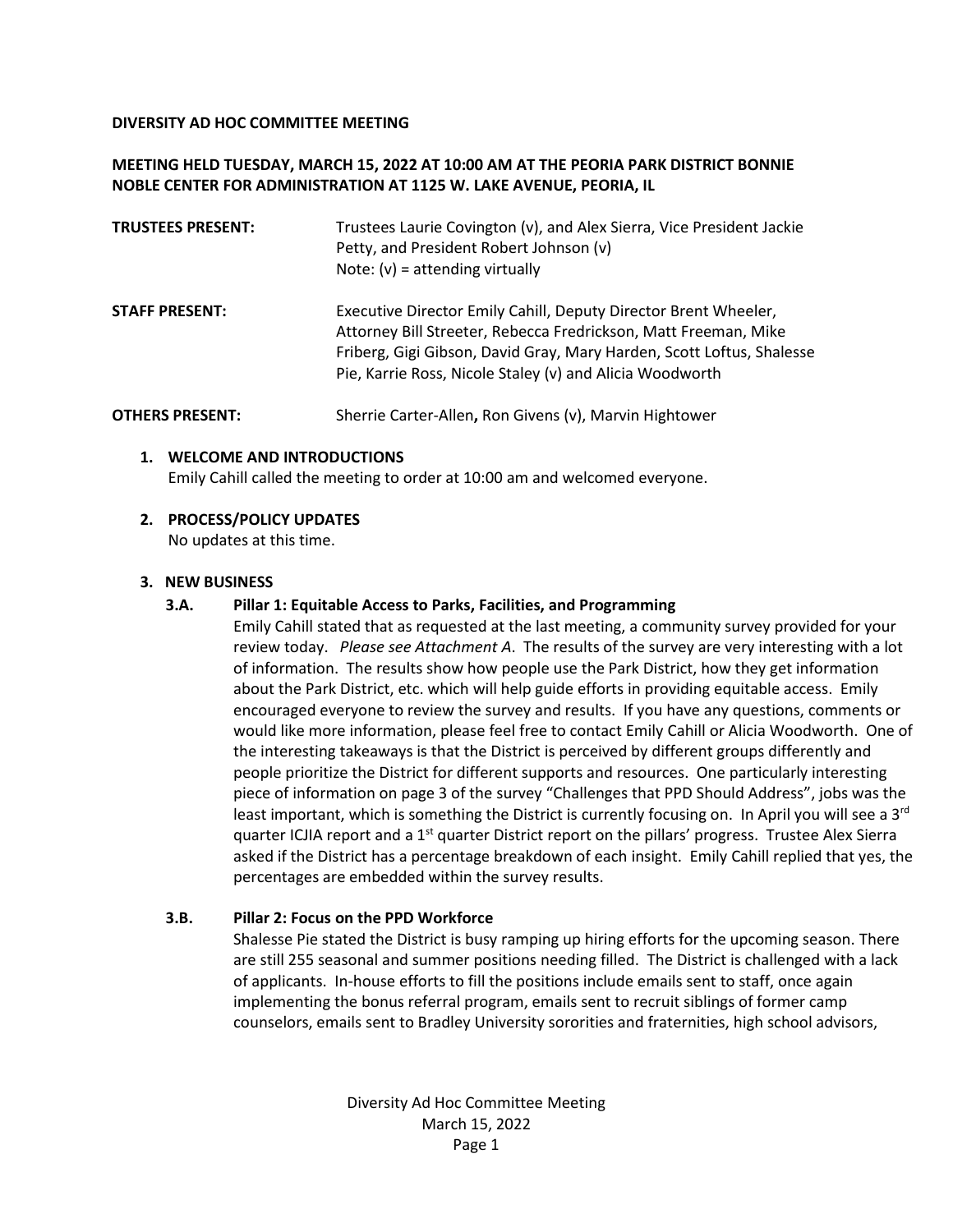career centers, working with ELITE students, virtual career fairs, Urban League job fair, District job fairs, going to high schools. Open jobs are highlighted on the PPD website. Please direct anyone you may know of looking for a job to the District. Scott Loftus stated the District currently needs approximately 60 camp counselors, 25-30 lifeguards, 10 parks and seasonal positions, and concessions/event staff.

Shalesse Pie stated that the District has as of February 28: 136 Full time employees

25 of which are minorities as follows:

22 African American

- 1 Hispanic
- 1 Native American
- 1 Other

Sherry Carter-Allen requested to please show the District employment figures in numbers rather than percentages. In addition, please provide them in written form. She also recognized that the hiring challenges PPD is currently experiencing is a national issue, not just PPD and not just Peoria. She feels partnerships with community-based organizations will be the most useful resource to understand the local hiring trends and how to reach and attract qualified candidates.

Shalesse Pie presented a marketing video featuring PPD employee Graylin Guyton. The video can be seen here: [https://youtu.be/G76Z6lAPjiM.](https://youtu.be/G76Z6lAPjiM) This video will be featured in several marketing venues and platforms. The video highlights not only District DEI efforts but the many different jobs available at PPD. Many in attendance commented that the quality and content of this video is outstanding. More videos are planned for production using a four-pronged approach: highlight diversity, highlight how long people stay employed at PPD, highlight new employees, and highlight promotions within PPD showing the opportunity to grow.

## **3.C. Pillar 3: Encourage Diversity of PPD-funded Contractors and Suppliers**

Becky Fredrickson stated that many requests for bids are being sent out to contractors and suppliers. The advertisements for these bids are provided to Trustees as well. They are being sent to NAACP, Black Chamber, etc. and sending info on smaller jobs as well to encourage minority participation. Next month the District will be using the revised EEO form that defines minority and women-owned businesses.

Trustee Alex Sierra asked Emily Cahill if she was able to compile the list of potential people and organizations PPD could start working with to help draw potential employees and contractors. She stated that is already listed with every request for bid that goes out. Trustee Sierra stated he was referring to Larry Ivory's suggestion at the last meeting to collaborate with local organizations to build attraction to minority-owned businesses in the local Peoria area. Emily will follow up with Trustee Sierra on this.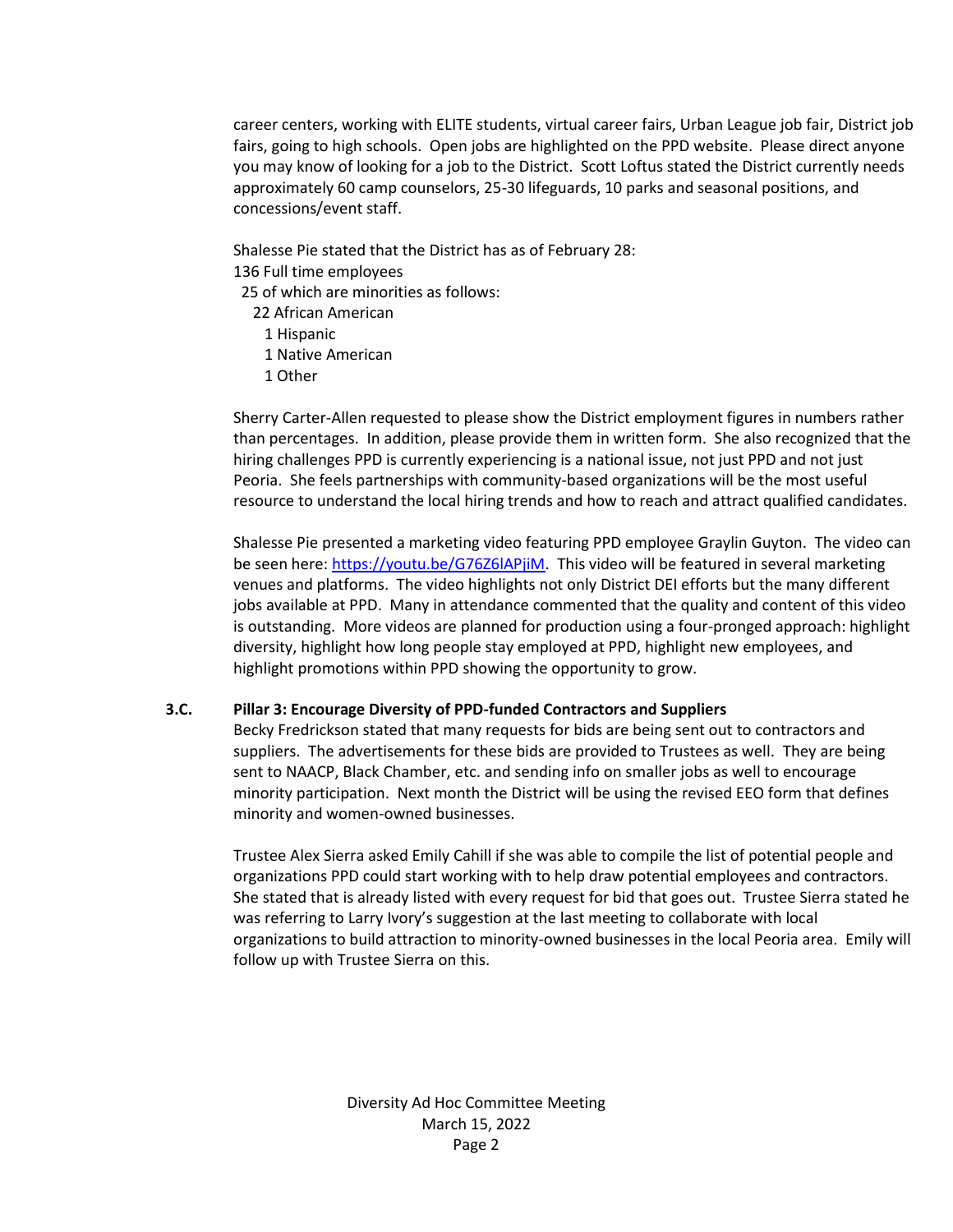## **3.D. Pillar 4: Support Community Workforce Development**

Gigi Gibson stated the District currently has 11 interns, 19 intern applications submitted and 15 have completed the program since September 2021. Thirteen of the 15 are still with PPD. Of the 11 interns, 2 state they are two or more races, 1 Hispanic, 4 African American, and 4 Caucasian. The interns are provided soft skills training which consists of critical thinking, teamwork, conflict resolution, planning and organizing. Tomorrow interns will be receiving badges on initiative and self-drive. Interns will also receive PPD gear – fleece jacket, baseball cap and portfolio.

Emily Cahill stated that ELITE high school students will be graduating soon. PPD is working with Carl Cannon and his team to recruit students to work at PPD.

# **4. PENDING BUSINESS**

None

# **5. OTHER BUSINESS**

Marvin Hightower asked Matt Freeman how the District will implement HB453. The synopsis for HB453 as introduced:

*Amends the Property Tax Code. Provides that any taxing district that has an aggregate property tax levy of more than \$5,000,000 for the applicable levy year shall make a good faith effort to collect and electronically publish data from all vendors and subcontractors doing business with the taxing district as to whether the vendor or subcontractor is a minority-owned, womenowned, or veteran-owned business or whether the vendor or subcontractor is a small business. Preempts the concurrent exercise of home rule powers. Amends the State Mandates Act to require implementation without reimbursement.* 

Matt Freeman stated this will be tracked between Finance and Planning. Karrie Ross stated the reporting starts next calendar year and that the District currently tracks this information and all that is needed is reporting as required. Nicole Staley attended a webinar about HB453 offered by The Illinois Government Finance Officers Association (IGFOA). The District has had conversations with its accounting software vendor to track this information. Some language may need to be changed in the District's EEO form to be compliant with HB453.

# **6. NEXT MEETING**

Tuesday, April 19, 2022 10:00 am

# **7. ADJOURNMENT**

The meeting was adjourned at 1:14 pm.

Respectfully Submitted by Alicia Woodworth Executive Assistant and Secretary to the Board

\_\_\_\_\_\_\_\_\_\_\_\_\_\_\_\_\_\_\_\_\_\_\_\_\_\_\_\_\_\_\_\_\_\_\_\_\_\_\_\_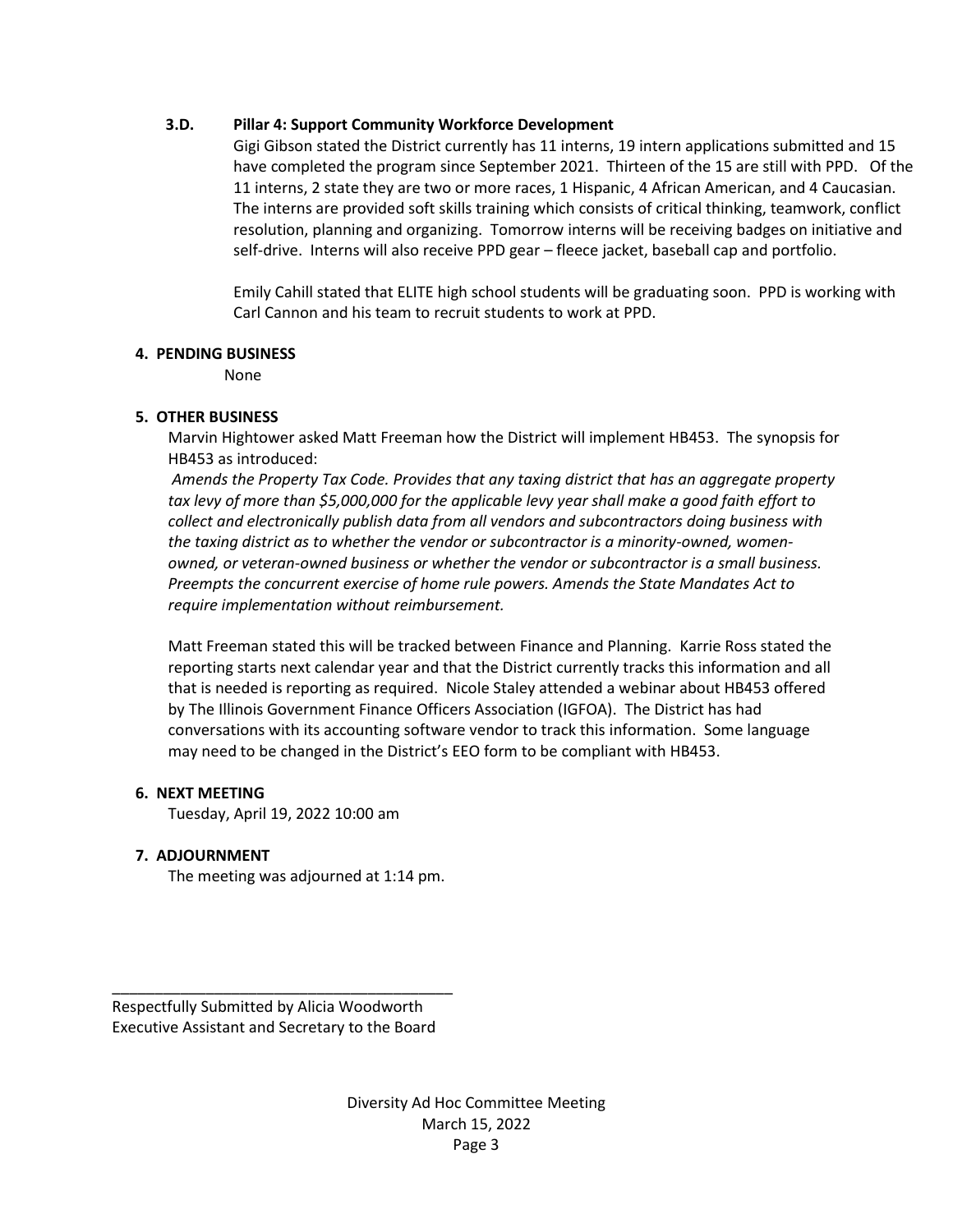### **ATTACHMENT A**

#### **Opinions about PPD**

When asked how they thought PPD was important to the community, a majority of respondents said they strongly agreed that the PPD was important for preservation, quality of life, and health of the Peoria community.

When asked about safety and the maintenance of PPD facilities, the average respondent agreed that facilities are well maintained and that they felt safe in PPD parks, recreational paths, and outdoor spaces. Hispanic/Latino respondents reported feeling least safe, on average, of all racial groups. Asian respondents reported feeling most safe, on average, of all racial groups.

### PPD's Impact on the Community

When asked how PPD offerings impact their life and their community, the average respondent most strongly agreed with the statement that PPD offerings protect and preserve our environment. However, the following statements all received high average levels of agreement: PPD offerings improve my physical health; PPD offerings improve my quality of life; PPD offerings decrease stress; PPD offerings support our local economy; and PPD offerings bring my community together. The lowest rated impacts (although still averaging agreement) were: PPD offerings provide space to be alone and PPD offerings attract new residents to Peoria.

Hispanic/Latino and White respondents were more likely to rate protecting and preserving our environment as a positive impact of the PPD, while Black/African American respondents were more likely to rate improving my physical health and Asian respondents more likely to rate improve my quality of life as as an impact of the PPD.

Female respondents were more likely to agree that preserving our environment was an impact of the PPD. However, male respondents were more likely to agree that improving quality of life, decreasing stress, and improving my physical health were impacts of the PPD.

### Prioritizing Future PPD Offerings

When asked how the PPD should prioritize future offerings, the average respondent rated keeping or expanding community events and keeping or expanding nature programs as the 2 most important offerings. The least important priority for future offerings was making sure parks/open spaces are within a 10-minute walk of all residents.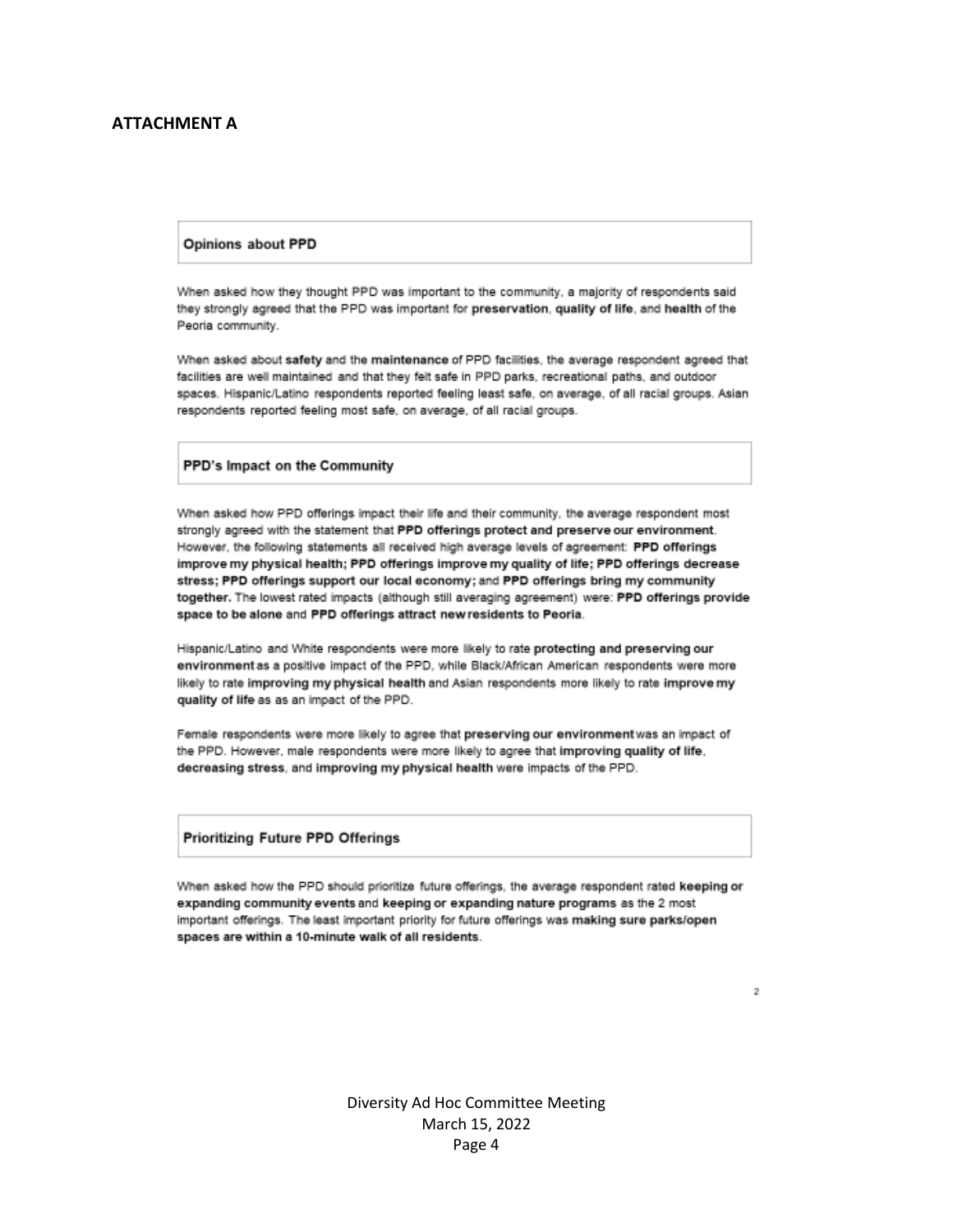### **ATTACHMENT A (CONTINUED)**

### 2021 Peoria Park District Community Survey Overview

#### . Number of Responses Collected:

- $\circ$  1.032 Total
- o 500 Narrowed to be representative of racial demographics in Peoria
	- statistical representation achieved through analysis by Laura Payne, Professor, Director, Office of Recreation and Park Resources (ORPR) at the University of Illinois.
- · Timeframe of Responses Collected
	- $0.1/26/2021 5/4/2021$
- . Where the survey was distributed
	- o PPD Facebook, PPD Instagram, PPD Newsletter, PPD Workforce E-mails, All PPD Facilities, Neighborhood House, East Bluff Neighborhood Housing Services, Carver Center, PCCEO, Urban League, South Side Mission, South Side Community Center, East Bluff Community Center, Dream Center, Heartland Health Clinics, AFSCME Council 31, PFT, SEIU, Food Pantries, Boys and Girls Club, Harrison/Roosevelt Schools, Sophia's Kitchen, OSF Healthcare, UnityPoint Methodist, New Beginnings Ministries of Peoria Food Pantry, Peoria Friendship House, Peoria Grown/Market 309
- · Languages survey was distributed in
	- **English**, Spanish

#### View all responses at: tiny.cc/ppdsurvey

#### Insights

Note on insights: the insights below were prepared by Supervisor of Community Connections Peter Kobak and should be considered alongside the full range of responses at tiny.co/ppdsurvey. They are not an exhaustive account of survey results and do not serve as formal recommendations by PPD staff.

### Popularity of PPD Offerings

When asked which PPD offerings respondents participate in most, the top result was Parks and Trails, followed by Community events including those on the Peoria Riverfront. Offerings that were, on average, rated as being rarely or never used included Golf courses and Camping, fishing, and lodging facilities. All other offerings fell between "Rarely Used" and "Frequently Used"

The top 2 offerings held for nearly every demographic group of respondents, with the following notable exceptions:

1. Black/African American respondents participated in Community Events at the highest rate, with Parks and Trails coming in second.

2.Asian respondents participated in Parks and Trails at the highest rate, with Sports leagues and lessons coming in second.

3. The top 2 offerings for respondents under 20 years of age were Zoo and animal education and The Peoria PlayHouse Children's Museum.

> Diversity Ad Hoc Committee Meeting March 15, 2022 Page 5

1